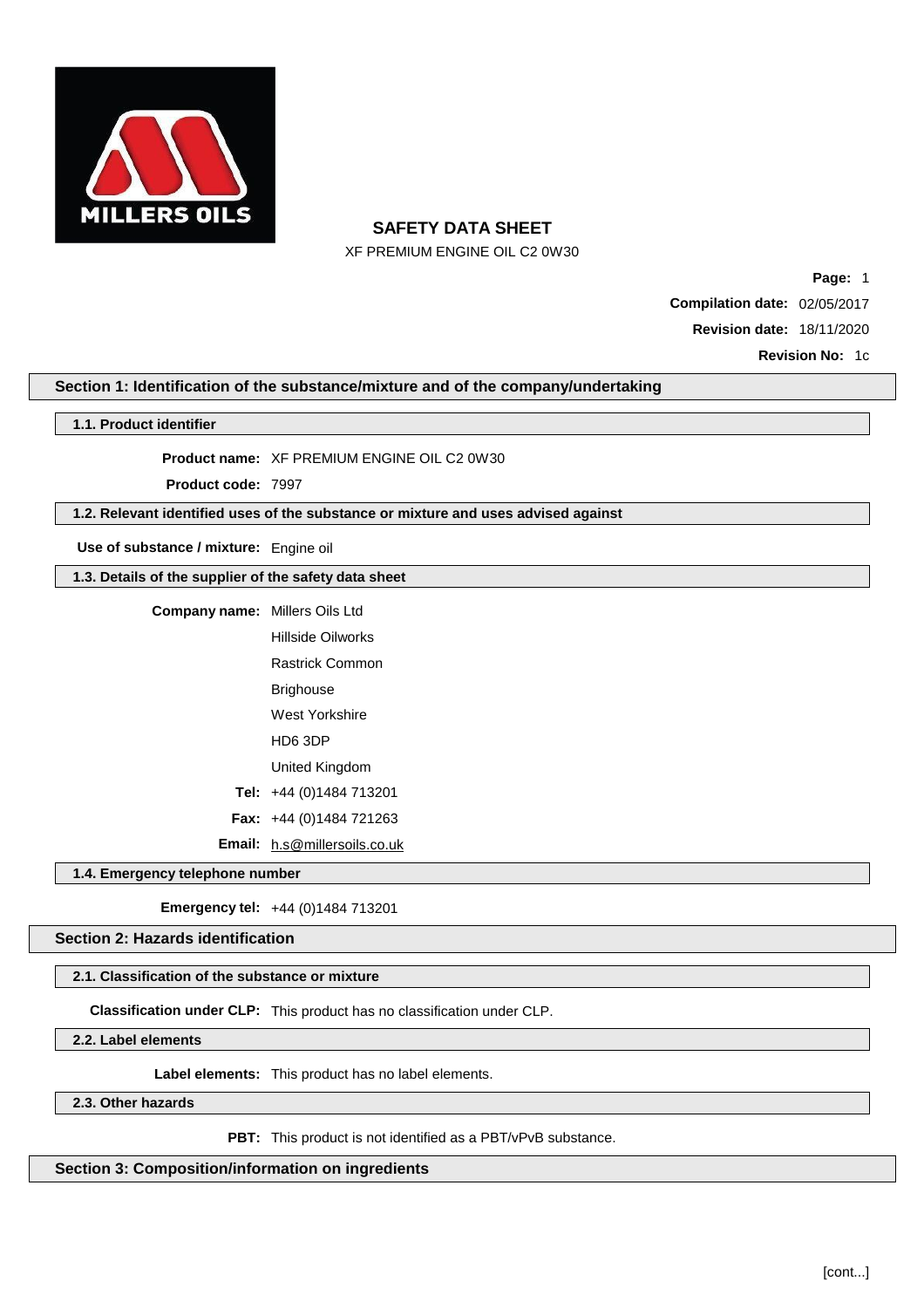## XF PREMIUM ENGINE OIL C2 0W30

## **3.2. Mixtures**

## **Hazardous ingredients:**

DISTILLATES (PETROLEUM), HYDROTREATED HEAVY PARAFFINIC - REACH registered number(s): 01- 2119484627-25-XXXX

| <b>EINECS</b>                                                                                | CAS        | PBT/WEL | <b>CLP Classification</b>                                            | Percent |
|----------------------------------------------------------------------------------------------|------------|---------|----------------------------------------------------------------------|---------|
| 265-157-1                                                                                    | 64742-54-7 |         | Asp. Tox. 1: H304                                                    | 50-70%  |
| 1-DECENE, HOMOPOLYMER, HYDROGENATED - REACH registered number(s): 01-2119486452-34-XXXX      |            |         |                                                                      |         |
|                                                                                              | 68037-01-4 |         | Asp. Tox. 1: H304                                                    | 10-30%  |
| LONG CHAIN ALKYL THIO CARBAMIDE METAL COMPLEX - REACH registered number(s): 01-0000019337-66 |            |         |                                                                      |         |
| 457-320-2                                                                                    | ۰          |         | Skin Irrit. 2: H315; Skin Sens. 1B:<br>H317; Aquatic Chronic 3: H412 | $1\%$   |

## **Section 4: First aid measures**

**4.1. Description of first aid measures**

**Skin contact:** Wash immediately with plenty of soap and water. Remove all contaminated clothes and footwear immediately unless stuck to skin.

**Eye contact:** Bathe the eye with running water for 15 minutes.

**Ingestion:** Wash out mouth with water. Do not induce vomiting.

**Inhalation:** Remove casualty from exposure ensuring one's own safety whilst doing so.

## **4.2. Most important symptoms and effects, both acute and delayed**

**Skin contact:** There may be mild irritation at the site of contact.

**Eye contact:** There may be irritation and redness.

**Ingestion:** There may be irritation of the throat.

**Inhalation:** No symptoms.

**4.3. Indication of any immediate medical attention and special treatment needed**

**Immediate / special treatment:** Eye bathing equipment should be available on the premises.

## **Section 5: Fire-fighting measures**

#### **5.1. Extinguishing media**

**Extinguishing media:** Suitable extinguishing media for the surrounding fire should be used. Use water spray

to cool containers. Carbon dioxide. Alcohol resistant foam. Dry chemical powder.

## **5.2. Special hazards arising from the substance or mixture**

**Exposure hazards:** In combustion emits toxic fumes.

## **5.3. Advice for fire-fighters**

**Advice for fire-fighters:** Wear self-contained breathing apparatus. Wear protective clothing to prevent contact with skin and eyes.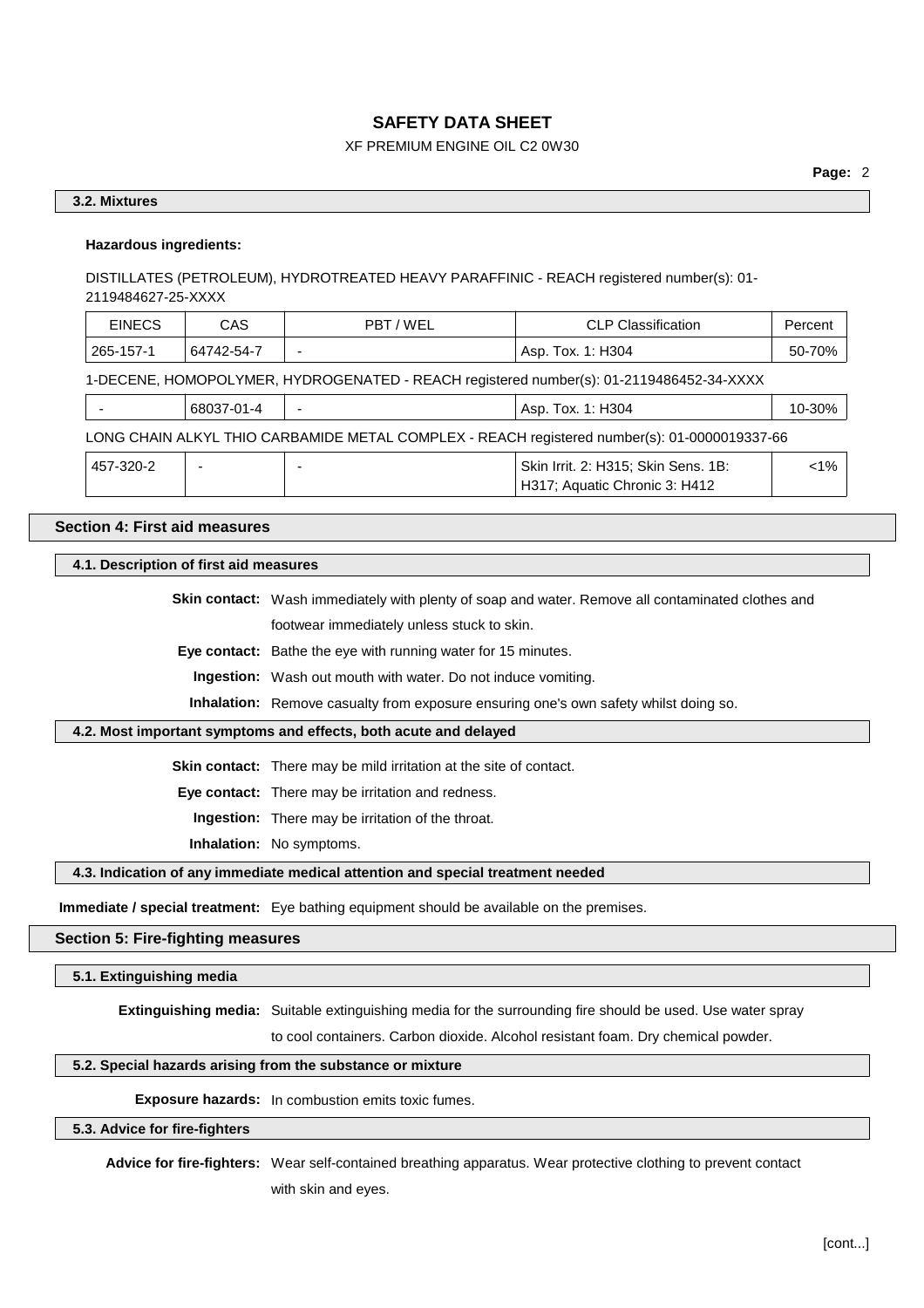## XF PREMIUM ENGINE OIL C2 0W30

## **Section 6: Accidental release measures**

#### **6.1. Personal precautions, protective equipment and emergency procedures**

**Personal precautions:** Refer to section 8 of SDS for personal protection details. Turn leaking containers leak-

side up to prevent the escape of liquid.

## **6.2. Environmental precautions**

**Environmental precautions:** Do not discharge into drains or rivers. Contain the spillage using bunding.

## **6.3. Methods and material for containment and cleaning up**

**Clean-up procedures:** Absorb into dry earth or sand. Transfer to a closable, labelled salvage container for disposal by an appropriate method.

## **6.4. Reference to other sections**

**Reference to other sections:** Refer to section 8 of SDS.

## **Section 7: Handling and storage**

## **7.1. Precautions for safe handling**

**Handling requirements:** Avoid direct contact with the substance.

#### **7.2. Conditions for safe storage, including any incompatibilities**

**Storage conditions:** Store in a cool, well ventilated area. Keep container tightly closed.

## **7.3. Specific end use(s)**

**Specific end use(s):** No data available.

## **Section 8: Exposure controls/personal protection**

## **8.1. Control parameters**

**Workplace exposure limits:** No data available.

**DNEL/PNEC Values**

#### **Hazardous ingredients:**

#### **DISTILLATES (PETROLEUM), HYDROTREATED HEAVY PARAFFINIC**

| $_{Type}$   | Exposure   | Value                | Population | Effect |
|-------------|------------|----------------------|------------|--------|
| <b>DNEL</b> | Inhalation | $5.4 \text{ mg/m}$ 3 | Workers    | ∟ocal  |
| <b>DNEL</b> | Inhalation | 1.2 mg/m3            | Consumers  | Local  |

#### **8.2. Exposure controls**

**Engineering measures:** Ensure there is sufficient ventilation of the area.

**Respiratory protection:** Respiratory protection not required.

**Hand protection:** Nitrile gloves.

**Eye protection:** Safety glasses. Ensure eye bath is to hand.

**Skin protection:** Protective clothing.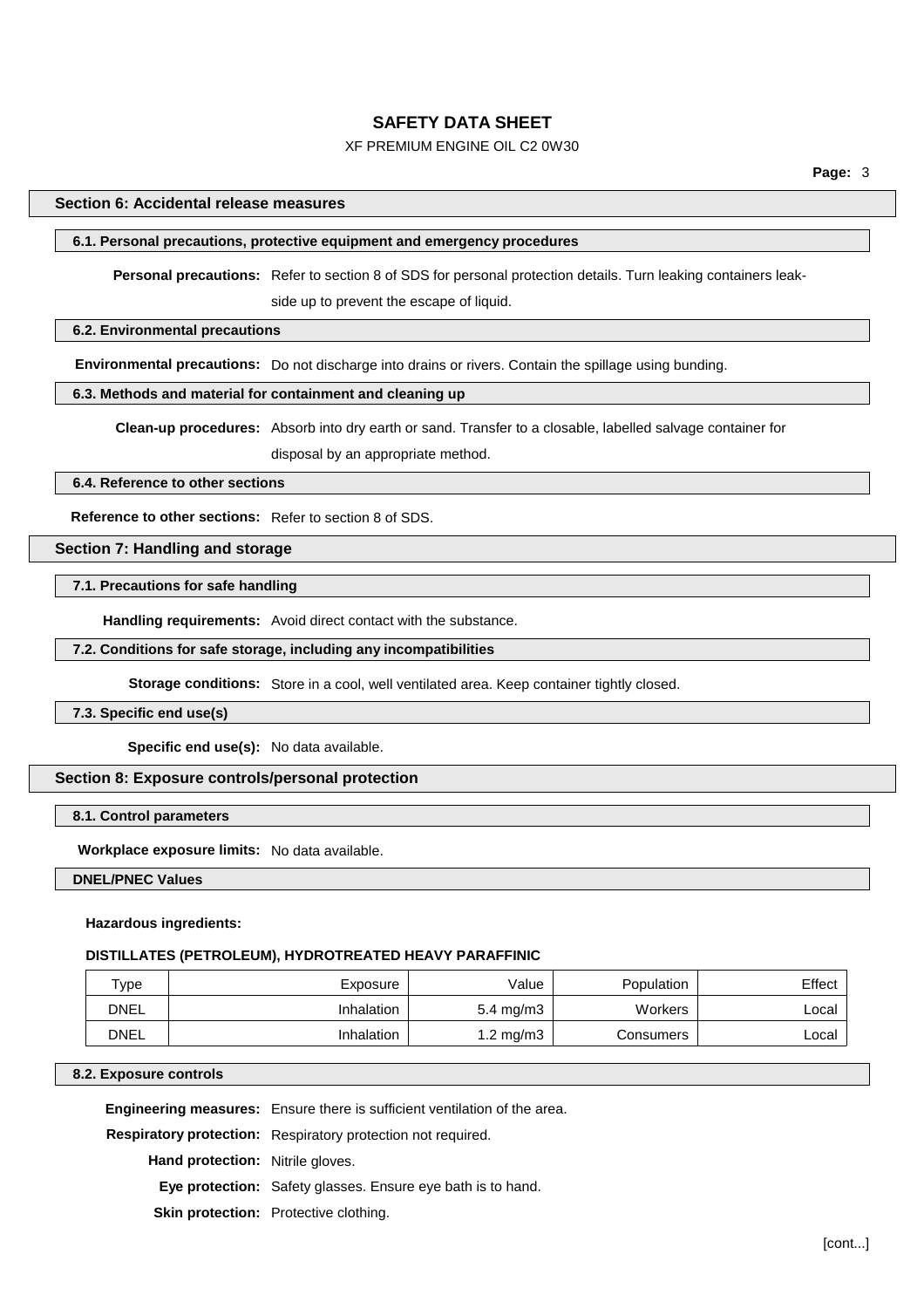## XF PREMIUM ENGINE OIL C2 0W30

**Page:** 4

## **Section 9: Physical and chemical properties**

| 9.1. Information on basic physical and chemical properties |                                                  |                                                 |                                  |
|------------------------------------------------------------|--------------------------------------------------|-------------------------------------------------|----------------------------------|
| <b>State: Liquid</b>                                       |                                                  |                                                 |                                  |
|                                                            |                                                  |                                                 |                                  |
|                                                            | Odour: Barely perceptible odour                  |                                                 |                                  |
| Evaporation rate: Negligible                               |                                                  |                                                 |                                  |
|                                                            | <b>Oxidising:</b> Non-oxidising (by EC criteria) |                                                 |                                  |
| <b>Solubility in water:</b> Insoluble                      |                                                  |                                                 |                                  |
|                                                            | Viscosity: No data available.                    |                                                 |                                  |
| <b>Kinematic viscosity: 55 cSt @40</b>                     |                                                  |                                                 |                                  |
| <b>Boiling point/range °C:</b> No data available.          |                                                  | Melting point/range°C: No data available.       |                                  |
| <b>Flammability limits %: lower:</b> No data available.    |                                                  |                                                 | <b>upper:</b> No data available. |
| <b>Flash point °C:</b> $>200$                              |                                                  | Part.coeff. n-octanol/water: No data available. |                                  |
| Autoflammability <sup>°</sup> C: No data available.        |                                                  | Vapour pressure: No data available.             |                                  |
| <b>Relative density: 0.846</b>                             |                                                  |                                                 | <b>pH:</b> No data available.    |
|                                                            | <b>VOC g/l:</b> No data available.               |                                                 |                                  |

#### **9.2. Other information**

**Other information:** No data available.

## **Section 10: Stability and reactivity**

## **10.1. Reactivity**

**Reactivity:** Stable under recommended transport or storage conditions.

**10.2. Chemical stability**

**Chemical stability:** Stable under normal conditions.

## **10.3. Possibility of hazardous reactions**

**Hazardous reactions:** Hazardous reactions will not occur under normal transport or storage conditions.

Decomposition may occur on exposure to conditions or materials listed below.

## **10.4. Conditions to avoid**

**Conditions to avoid:** Heat.

**10.5. Incompatible materials**

**Materials to avoid:** Strong oxidising agents. Strong acids.

## **10.6. Hazardous decomposition products**

**Haz. decomp. products:** In combustion emits toxic fumes.

## **Section 11: Toxicological information**

**11.1. Information on toxicological effects**

**Toxicity values:** No data available.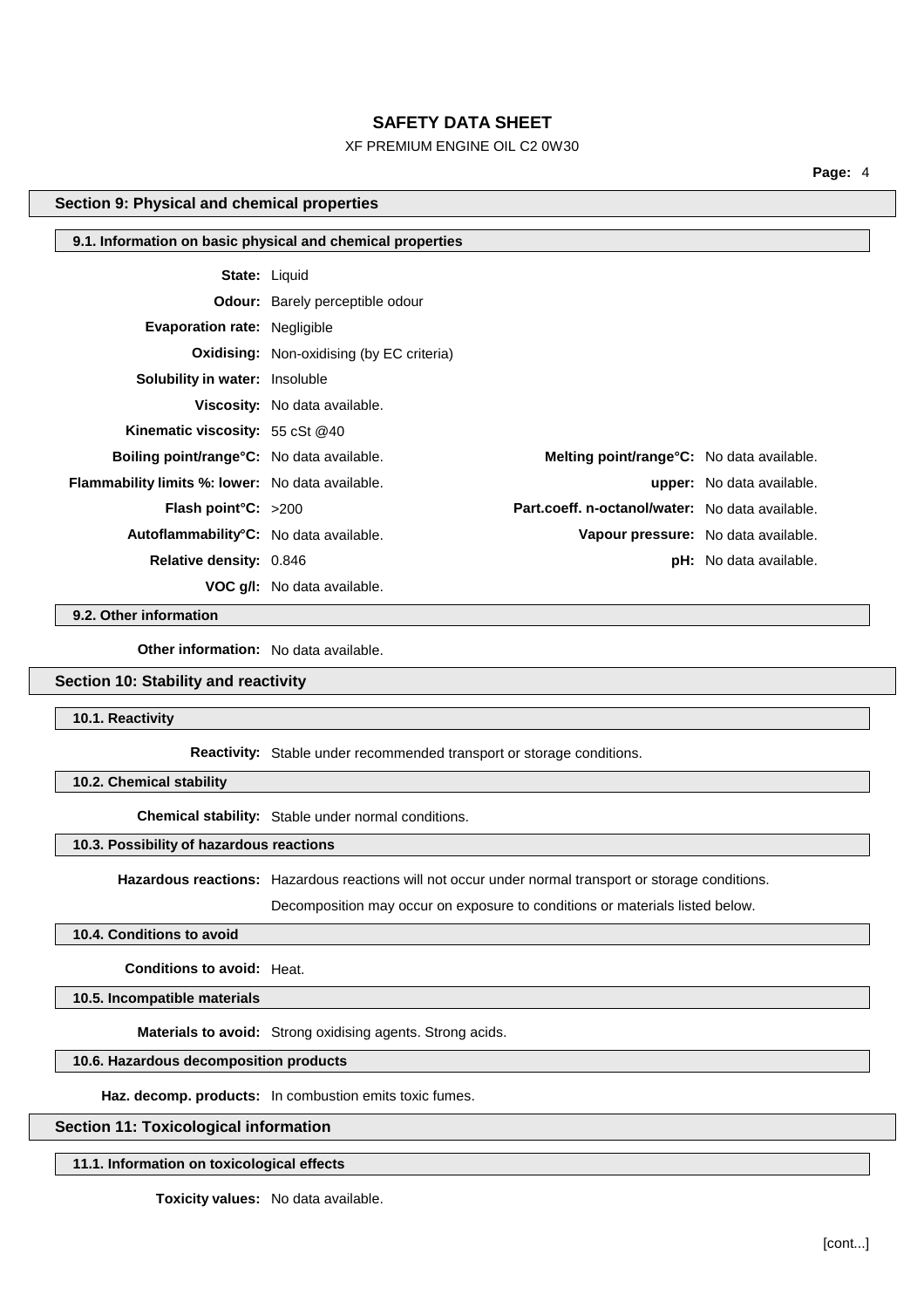## XF PREMIUM ENGINE OIL C2 0W30

**Page:** 5

## **Symptoms / routes of exposure**

**Skin contact:** There may be mild irritation at the site of contact.

**Eye contact:** There may be irritation and redness.

**Ingestion:** There may be irritation of the throat.

**Inhalation:** No symptoms.

#### **Section 12: Ecological information**

**12.1. Toxicity**

**Ecotoxicity values:** No data available.

## **12.2. Persistence and degradability**

**Persistence and degradability:** No data available.

**12.3. Bioaccumulative potential**

**Bioaccumulative potential:** No data available.

**12.4. Mobility in soil**

**Mobility:** No data available.

## **12.5. Results of PBT and vPvB assessment**

**PBT identification:** This product is not identified as a PBT/vPvB substance.

### **12.6. Other adverse effects**

**Other adverse effects:** No data available.

## **Section 13: Disposal considerations**

#### **13.1. Waste treatment methods**

**Disposal operations:** Transfer to a suitable container and arrange for collection by specialised disposal company. **Disposal of packaging:** Arrange for collection by specialised disposal company.

> **NB:** The user's attention is drawn to the possible existence of regional or national regulations regarding disposal.

#### **Section 14: Transport information**

**Transport class:** This product does not require a classification for transport.

## **Section 15: Regulatory information**

#### **15.1. Safety, health and environmental regulations/legislation specific for the substance or mixture**

**Specific regulations:** Not applicable.

#### **15.2. Chemical Safety Assessment**

**Chemical safety assessment:** A chemical safety assessment has not been carried out for the substance or the mixture

by the supplier.